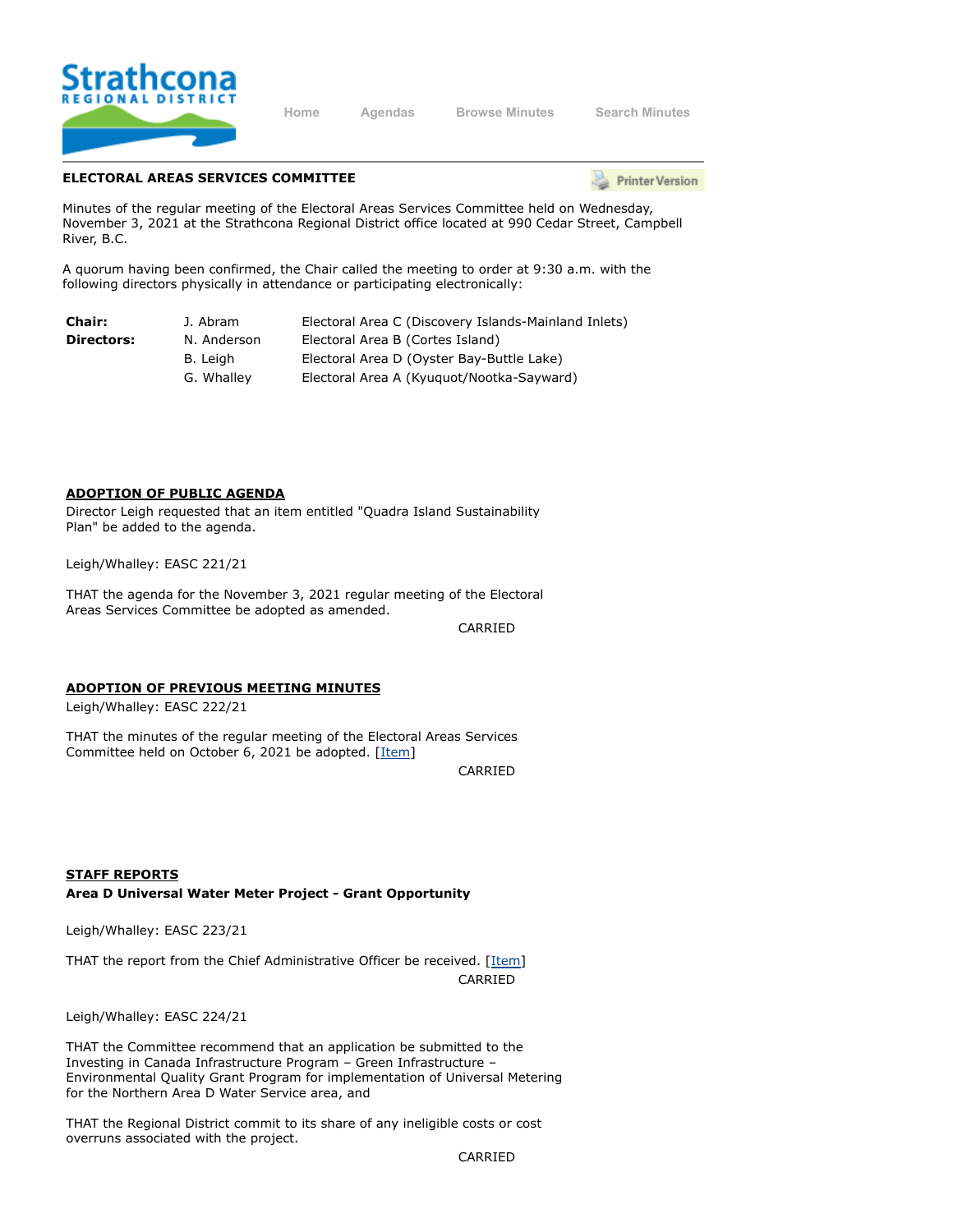### **Quadra Island Infrastructure Projects - Grant Opportunity**

Whalley/Leigh: EASC 225/21

THAT the report from the Chief Administrative Officer be received. [[Item](https://agenda.strathconard.ca/SRDAttachments/SRDCommittees/Open/EAS/03-Nov-21/20211028-Area-C-Infrastructure-Program-Grant-Application.PDF)] CARRIED

Leigh/Whalley: EASC 226/21

THAT the Committee recommend that an application be submitted to the Investing in Canada Infrastructure Program – Green Infrastructure – Environmental Quality Grant Program for the replacement of the Quathiaski Cove wastewater treatment facility, and

THAT the Regional District commit to its share of any ineligible costs or cost overruns associated with the project.

CARRIED

#### **2021 Preliminary Surplus Report - Electoral Areas Services**

Whalley/Leigh: EASC 227/21

THAT the report from the Chief Administrative Officer be received. [[Item](https://agenda.strathconard.ca/SRDAttachments/SRDCommittees/Open/EAS/03-Nov-21/20211027-2021-Prelim-Surplus-Report-EASC.PDF)] CARRIED

### **Business Case - Planner II Position**

Whalley/Leigh: EASC 228/21

THAT the report from the Chief Administrative Officer be received. [[Item](https://agenda.strathconard.ca/SRDAttachments/SRDCommittees/Open/EAS/03-Nov-21/20211029-Business-Case---Planner-II-Postion.PDF)]

The Senior Manager, Community Services gave a presentation on the proposed business case. [\[Item\]](https://agenda.strathconard.ca/SRDAttachments/SRDCommittees/Open/EAS/03-Nov-21/20211103_FINAL_Powerpoint_PlannerII_FundingReAllocationBusinessCase.pdf)

A vote was held on the pending motion and it was…

CARRIED

Anderson/Leigh: EASC 229/21

THAT the draft 2022-2026 Financial Plan include provision for the full-time Planner II position to be funded in the Planning 500 function.

DEFEATED

*Directors Whalley and Leigh opposed.*

#### **Request for Economic Development Funding - Quadra ICAN Society**

Whalley/Leigh: EASC 230/21

THAT the report from the Chief Administrative Officer be received. [[Item](https://agenda.strathconard.ca/SRDAttachments/SRDCommittees/Open/EAS/03-Nov-21/20211029-Request-for-EcDev-Funds---Quadra-ICAN.PDF)] CARRIED

Leigh/Whalley: EASC 231/21

THAT the Committee recommend that the Board approve an economic development grant for the Quadra ICAN Society in the amount of \$2,000 to assist with operating and project costs to be paid from the Electoral Area C economic development service budget.

CARRIED

#### **Request for Financial Assistance - Ocean Grove PAC**

Leigh/Whalley: EASC 232/21

THAT the report from the Chief Administrative Officer be received. [[Item](https://agenda.strathconard.ca/SRDAttachments/SRDCommittees/Open/EAS/03-Nov-21/20211025-Request-for-GIA---OG-PAC.PDF)]